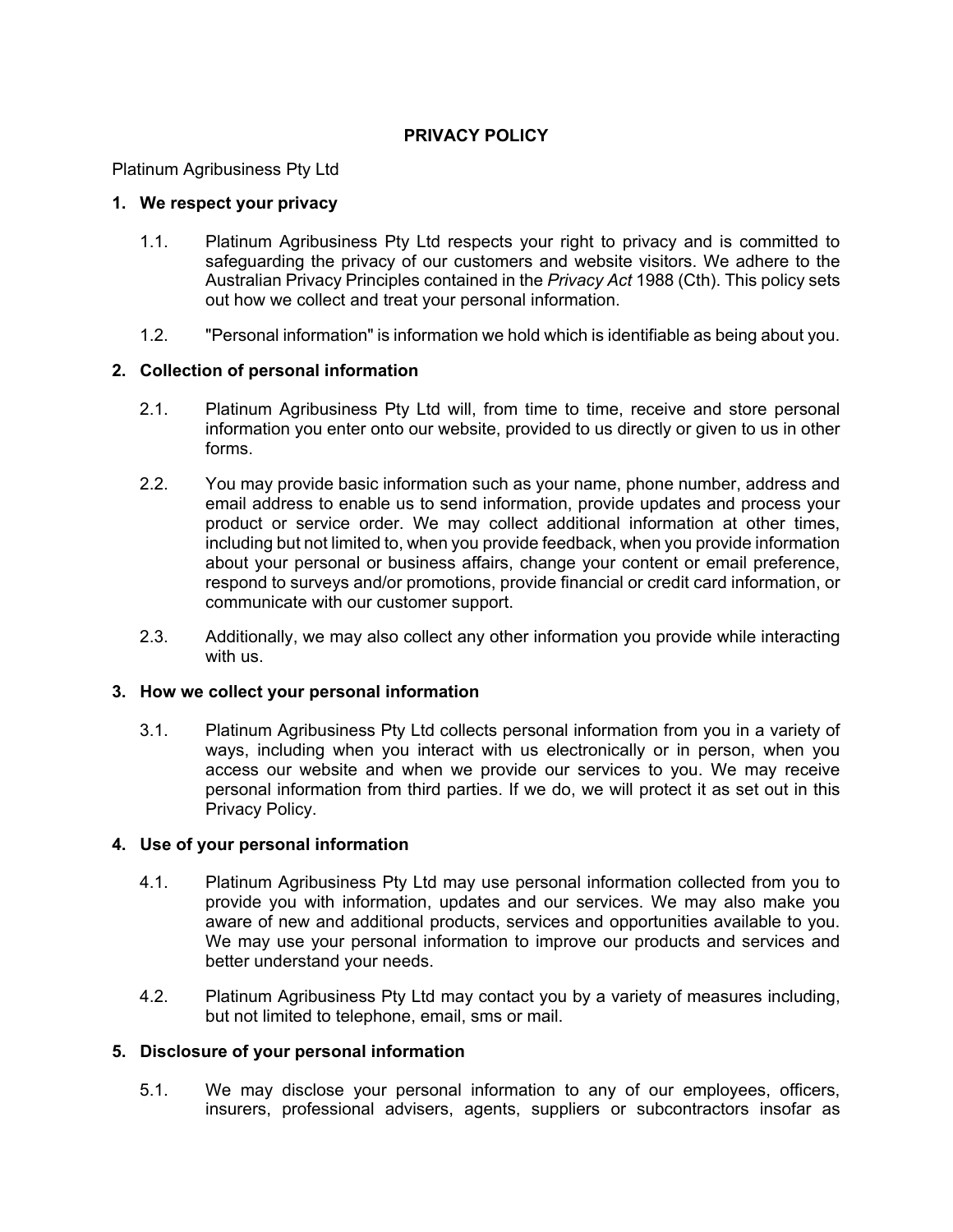reasonably necessary for the purposes set out in this Policy. Personal information is only supplied to a third party when it is required for the delivery of our services.

- 5.2. We may from time to time need to disclose personal information to comply with a legal requirement, such as a law, regulation, court order, subpoena, warrant, in the course of a legal proceeding or in response to a law enforcement agency request.
- 5.3. We may also use your personal information to protect the copyright, trademarks, legal rights, property or safety of Platinum Agribusiness Pty Ltd, www.platinumagribusiness.com.au, www.platinumag.com.au, its customers or third parties.
- 5.4. Information that we collect may from time to time be stored, processed in or transferred between parties located in countries outside of Australia. These may include, but are not limited to Australia, New Zealand, USA and Canada.
- 5.5. If there is a change of control in our business or a sale or transfer of business assets, we reserve the right to transfer to the extent permissible at law our user databases, together with any personal information and non-personal information contained in those databases. This information may be disclosed to a potential purchaser under an agreement to maintain confidentiality. We would seek to only disclose information in good faith and where required by any of the above circumstances.
- 5.6. By providing us with personal information, you consent to the terms of this Privacy Policy and the types of disclosure covered by this Policy. Where we disclose your personal information to third parties, we will request that the third party follow this Policy regarding handling your personal information.

## **6. Security of your personal information**

- 6.1. Platinum Agribusiness Pty Ltd is committed to ensuring that the information you provide to us is secure. In order to prevent unauthorised access or disclosure, we have put in place suitable physical, electronic and managerial procedures to safeguard and secure information and protect it from misuse, interference, loss and unauthorised access, modification and disclosure.
- 6.2. The transmission and exchange of information is carried out at your own risk. We cannot guarantee the security of any information that you transmit to us, or receive from us. Although we take measures to safeguard against unauthorised disclosures of information, we cannot assure you that personal information that we collect will not be disclosed in a manner that is inconsistent with this Privacy Policy.

## **7. Access to your personal information**

- 7.1. You may request details of personal information that we hold about you in accordance with the provisions of the *Privacy Act* 1988 (Cth). A small administrative fee may be payable for the provision of information. If you would like a copy of the information, which we hold about you or believe that any information we hold on you is inaccurate, out of date, incomplete, irrelevant or misleading, please email us at mitchell.bill@outlook.com.
- 7.2. We reserve the right to refuse to provide you with information that we hold about you, in certain circumstances set out in the Privacy Act.